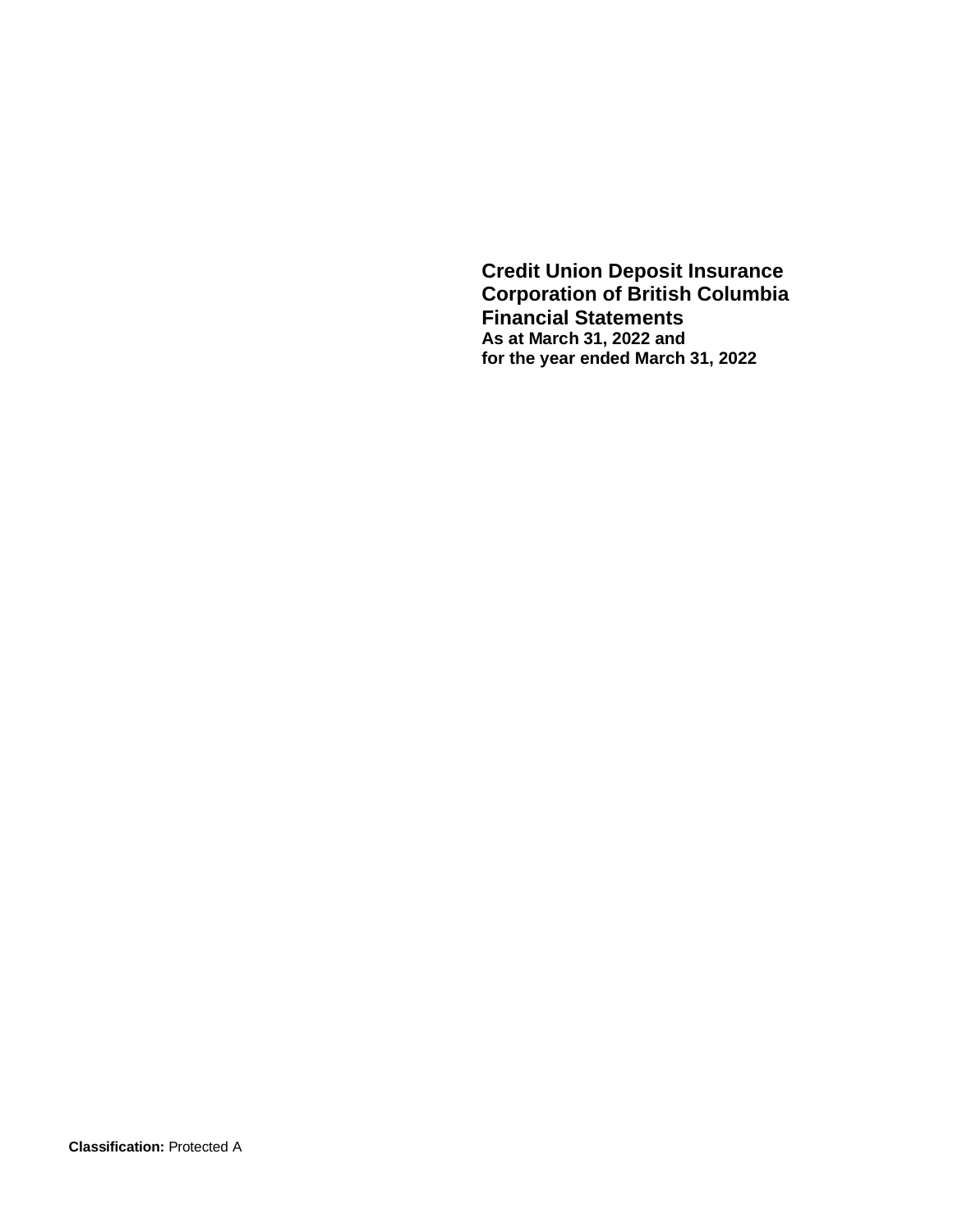The financial statements of Credit Union Deposit Insurance Corporation of British Columbia ("CUDIC") were prepared by management in accordance with the financial reporting framework disclosed in note 2 to the financial statements, and include amounts based upon management's best estimates and judgments. In management's opinion, the financial statements have been properly prepared within the framework of the accounting policies summarized in the financial statements and incorporate, within reasonable limits of materiality, all information available at June 10, 2022.

Management is responsible for the integrity of the financial statements and has established systems of internal control to provide reasonable assurance that assets are safeguarded, and that reliable financial information is available on a timely basis. These systems include formal written policies and procedures, careful selection and training of qualified personnel, and appropriate delegation of authority and segregation of responsibilities within CUDIC.

The Board of Directors has established an Audit Committee to provide oversight in the fulfillment by management of these responsibilities. The Audit Committee, comprising directors who are not employees, meets with management and external auditors regarding the proper discharge of management's responsibilities with respect to financial statement presentation, disclosure and recommendations on internal control.

The financial statements have been examined by BDO Canada LLP, CUDIC's independent external auditors. The external auditors' responsibility is to express their opinion on whether the financial statements, present fairly, in all material respects, CUDIC's financial position, statement of profit or loss, changes in equity and cash flows in accordance with Canadian generally accepted accounting standards. Their Auditor's Report, which follows, outlines the scope of their examination and their opinion.

Bleu Mus

**\_\_\_\_\_\_\_\_\_\_\_\_\_\_\_\_\_\_\_\_\_\_\_\_\_ \_\_\_\_\_\_\_\_\_\_\_\_\_\_\_\_\_\_\_\_\_\_\_\_\_ Blair Morrison Chief Executive Officer Chief Executive Officer Chief Executive Officer Chief Executive Officer Chief Executive Officer** 

**Vancouver, BC June 10, 2022**

Pheroson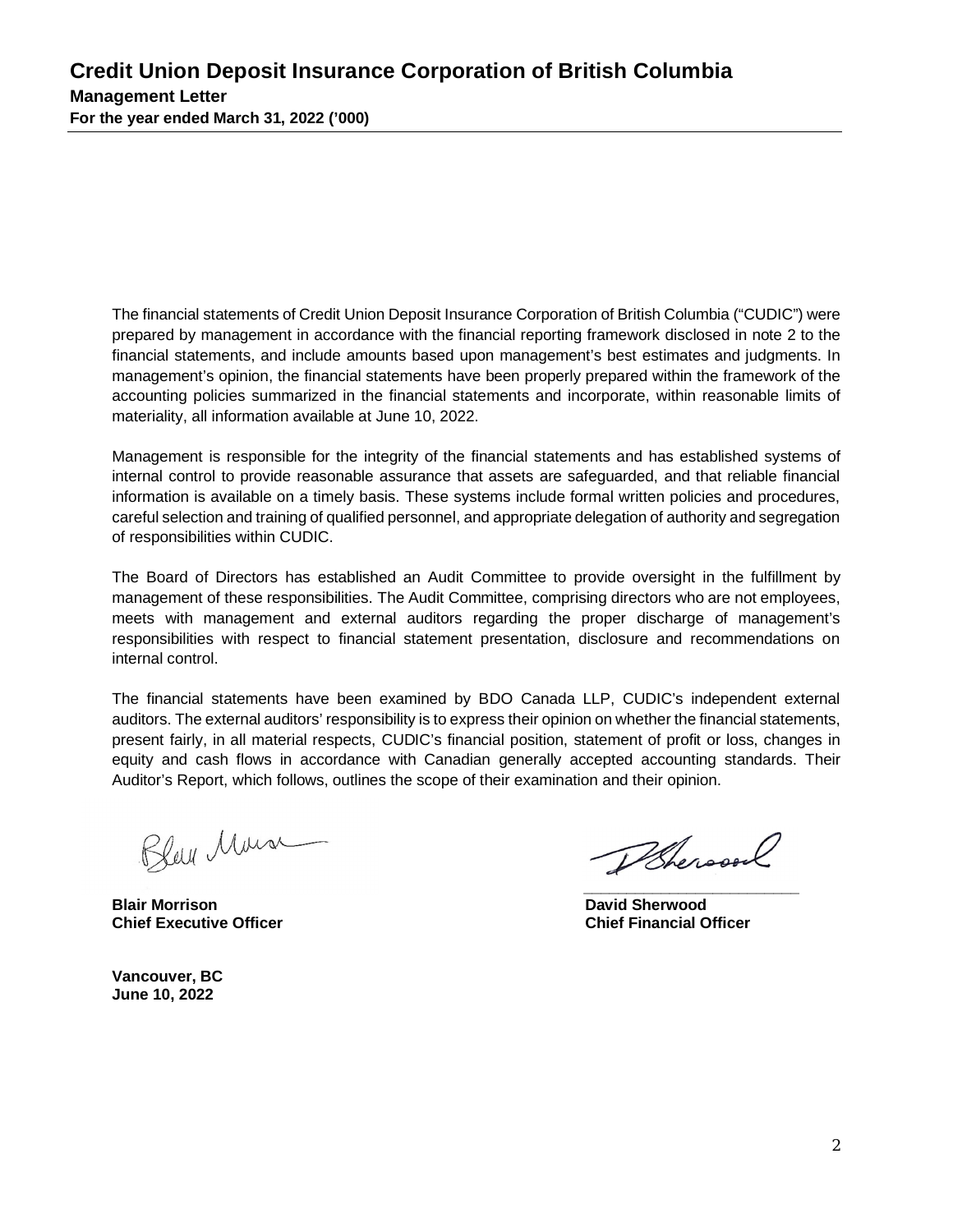

Tel: 604 688 5421 Fax: 604 688 5132 vancouver@bdo.ca **www.bdo.ca**

## **Independent Auditor's Report**

To the Directors of Credit Union Deposit Insurance Corporation of British Columbia

**Opinion**

We have audited the financial statements of Credit Union Deposit Insurance Corporation of British Columbia (the "Corporation") which comprise the Statement of Financial Position as at March 31, 2022 and the Statements of Profit or Loss, Changes in Equity and Cash Flows for the year then ended, and notes to the financial statements, including a summary of significant accounting policies.

In our opinion, the accompanying financial statements present fairly, in all material respects, the financial position of the Corporation as at March 31, 2022 and its results of operations, changes in net assets and cash flows for the year then ended in accordance with International Financial Reporting Standards.

#### **Basis for Opinion**

We conducted our audit in accordance with Canadian generally accepted auditing standards. Our responsibilities under those standards are further described in the Auditor's Responsibilities for the Audit of the Financial Statements section of our report. We are independent of the Corporation in accordance with the ethical requirements that are relevant to our audit of the financial statements in Canada and we have fulfilled our other ethical responsibilities in accordance with these requirements. We believe that the audit evidence we have obtained is sufficient and appropriate to provide a basis for our opinion.

**Responsibilities of Management and Those Charged with Governance for the Financial Statements**

Management is responsible for the preparation and fair presentation of the financial statements in accordance with International Financial Reporting Standards, and for such internal control as management determines is necessary to enable the preparation of financial statements that are free from material misstatement whether due to fraud or error.

In preparing the financial statements, management is responsible for assessing the Corporation's ability to continue as a going concern, disclosing, as applicable, matters related to going concern and using the going concern basis of accounting unless management either intends to liquidate the Corporation, or to cease operations, or has no realistic alternative but to do so.

Those charged with governance are responsible for overseeing Corporation's financial reporting process.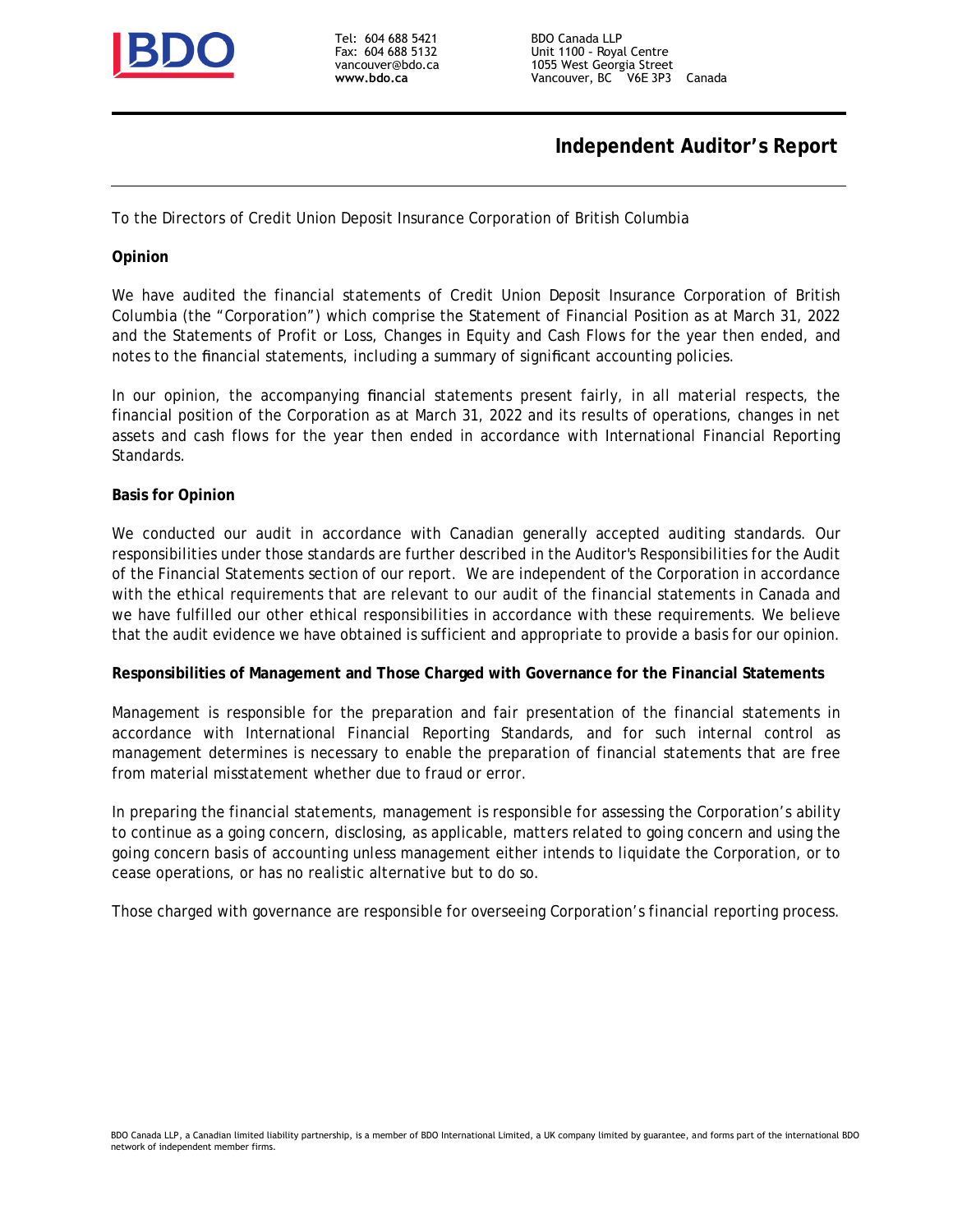

## **Auditor's Responsibilities for the Audit of the Financial Statements**

Our objectives are to obtain reasonable assurance about whether the financial statements as a whole are free from material misstatement whether due to fraud or error, and to issue an auditor's report that includes our opinion. Reasonable assurance is a high level of assurance, but is not a guarantee that an audit conducted in accordance with Canadian generally accepted auditing standards will always detect a material misstatement when it exists. Misstatements can arise from fraud or error and are considered material if, individually or in the aggregate, they could reasonably be expected to influence the economic decisions of users taken on the basis of these financial statements. As part of an audit in accordance with Canadian generally accepted auditing standards we exercise professional judgment and maintain professional skepticism throughout the audit. We also:

- Identify and assess the risks of material misstatement of the financial statements whether due to fraud or error, design and perform audit procedures responsive to those risks, and obtain audit evidence that is sufficient and appropriate to provide a basis for our opinion. The risk of not detecting a material misstatement resulting from fraud is higher than for one resulting from error as fraud may involve collusion, forgery, intentional omissions, misrepresentations, or the override of internal control.
- Obtain an understanding of internal control relevant to the audit in order to design audit procedures that are appropriate in the circumstances. But not for the purpose of expressing an opinion on the effectiveness of the Corporation's internal control.
- Evaluate the appropriateness of accounting policies used and the reasonableness of accounting estimates and related disclosures made by management.
- Conclude on the appropriateness of management's use of the going concern basis of accounting and, based on the audit evidence obtained, whether a material uncertainty exists related to events or conditions that may cast significant doubt on the Corporation's ability to continue as a going concern. If we conclude that a material uncertainty exists, we are required to draw attention in our auditor's report to the related disclosures in the financial statements or, if such disclosures are inadequate, to modify our opinion. Our conclusions are based on the audit evidence obtained up to the date of our auditor's report. However, future events or conditions may cause the Corporation to cease to continue as a going concern.
- Evaluate the overall presentation, structure and content of the financial statements, including the disclosures, and whether the financial statements represent the underlying transactions and events in a manner that achieves fair presentation.

We communicate with those charged with governance regarding, among other matters, the planned scope and timing of the audit and significant audit findings, including any significant deficiencies in internal control that we identify during our audit.

## BDO Canada LLP

Chartered Professional Accountants

Vancouver, British Columbia June 10, 2022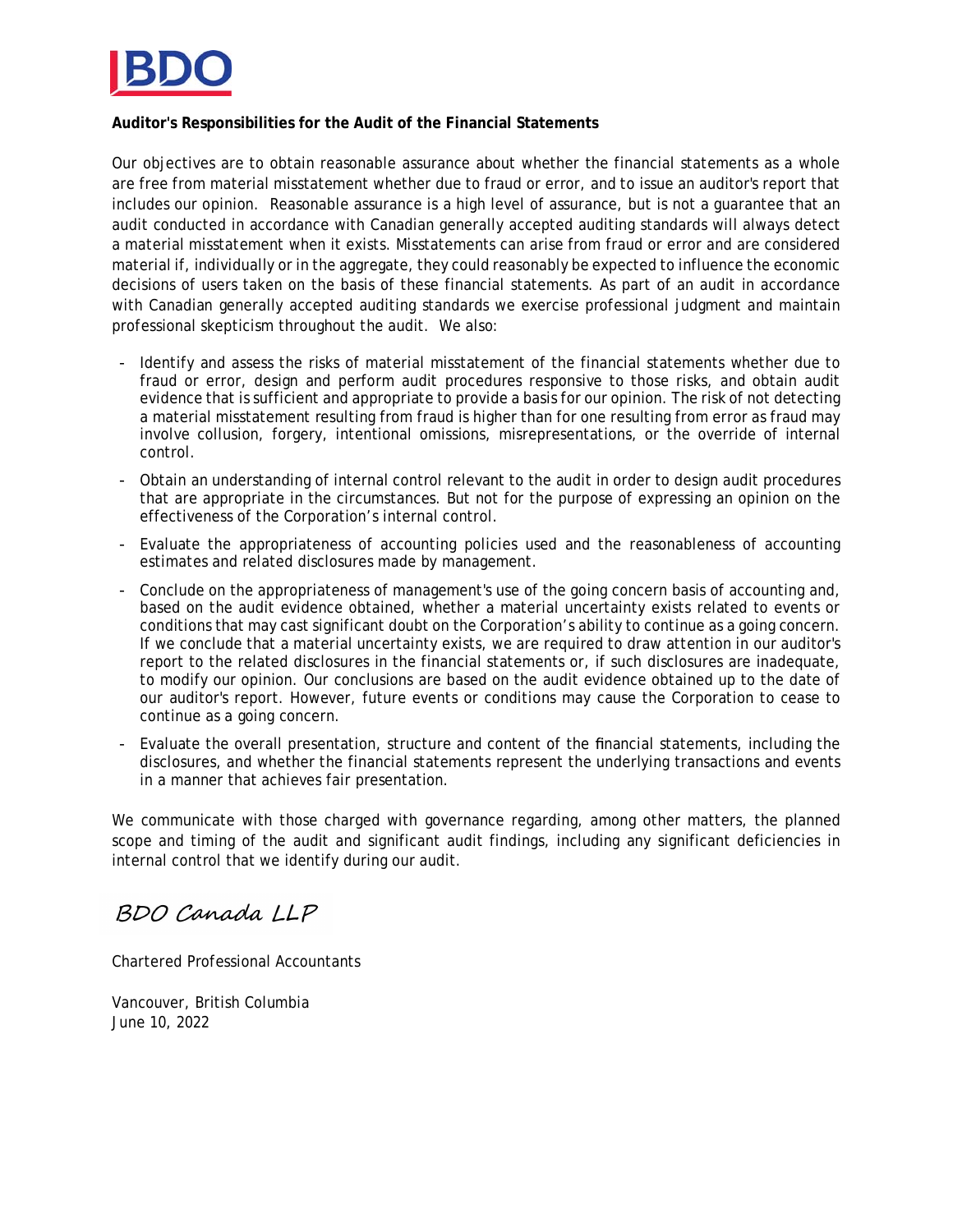## **Credit Union Deposit Insurance Corporation of British Columbia Statement of Financial Position**

**For the year ended March 31, 2022 ('000)**

|                                                   | March 31,<br>2022 | March 31,<br>2021 |
|---------------------------------------------------|-------------------|-------------------|
| <b>Assets</b>                                     |                   |                   |
| Cash                                              | \$<br>84          | \$<br>3           |
| Accrued interest                                  | 2,591             | 2,947             |
| Income tax receivable                             | 1,610             |                   |
| Investments (note 4)                              | 803,106           | 791,744           |
| Deferred tax asset (note 5)                       | 3,315             |                   |
|                                                   | 810,706           | \$<br>794,694     |
| <b>Liabilities</b>                                |                   |                   |
| Accounts payable and accrued liabilities (note 6) | \$<br>513         | \$<br>456         |
| Due to BCFSA (note 6)                             | 915               | 1,623             |
| Income tax payable                                |                   | 519               |
| Deferred tax liability (note 5)                   |                   | 389               |
|                                                   | 1,428             | 2,987             |
| <b>Equity</b>                                     | \$<br>809,278     | \$<br>791,707     |
| Retained earnings                                 | 810,706           | \$<br>794,694     |

**Approved by the Board of Directors**

Sur Horn Mo<del>rs</del><br>Chairsch.<br>Hausch.

**\_\_\_\_\_\_\_\_\_\_\_\_\_\_\_\_\_\_\_\_\_\_\_\_\_\_\_\_\_\_\_\_ Director**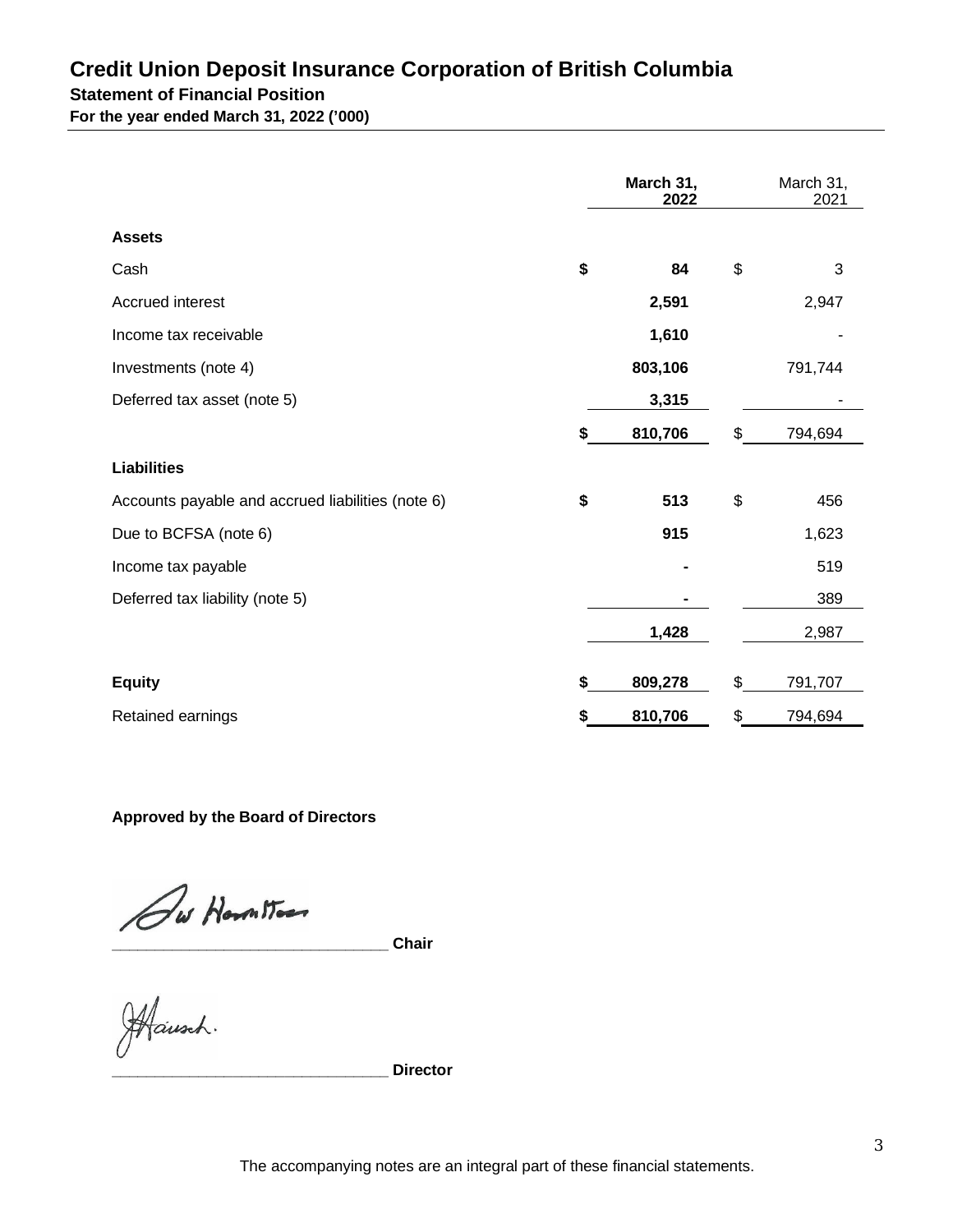# **Credit Union Deposit Insurance Corporation of British Columbia Statement of Profit or Loss**

| For the year ended March 31, 2022 ('000) |  |
|------------------------------------------|--|
|                                          |  |

|                                                         | March 31,<br>2022     | March 31,<br>2021     |
|---------------------------------------------------------|-----------------------|-----------------------|
| <b>Revenue</b>                                          |                       |                       |
| Assessment revenue (note 8)<br>Interest income (note 4) | \$<br>48,914<br>6,917 | \$<br>18,508<br>9,281 |
|                                                         | 55,831                | 27,789                |
| <b>Expenses</b>                                         |                       |                       |
| Administration (note 6)<br>Finance costs                | 9,056<br>533          | 8,440<br>461          |
|                                                         | 9,589                 | 8,901                 |
| Decrease in fair value of investments                   | 32,543                | 1,469                 |
|                                                         | 42,132                | 10,370                |
| Profit before income taxes                              | 13,699                | 17,419                |
| Provision (recovery) for income taxes (note 5)          |                       |                       |
| Current<br>Deferred                                     | (168)<br>(3,704)      | 1,441<br>(1,560)      |
|                                                         | (3, 872)              | (119)                 |
| <b>Profit</b>                                           | \$<br>17,571          | \$<br>17,538          |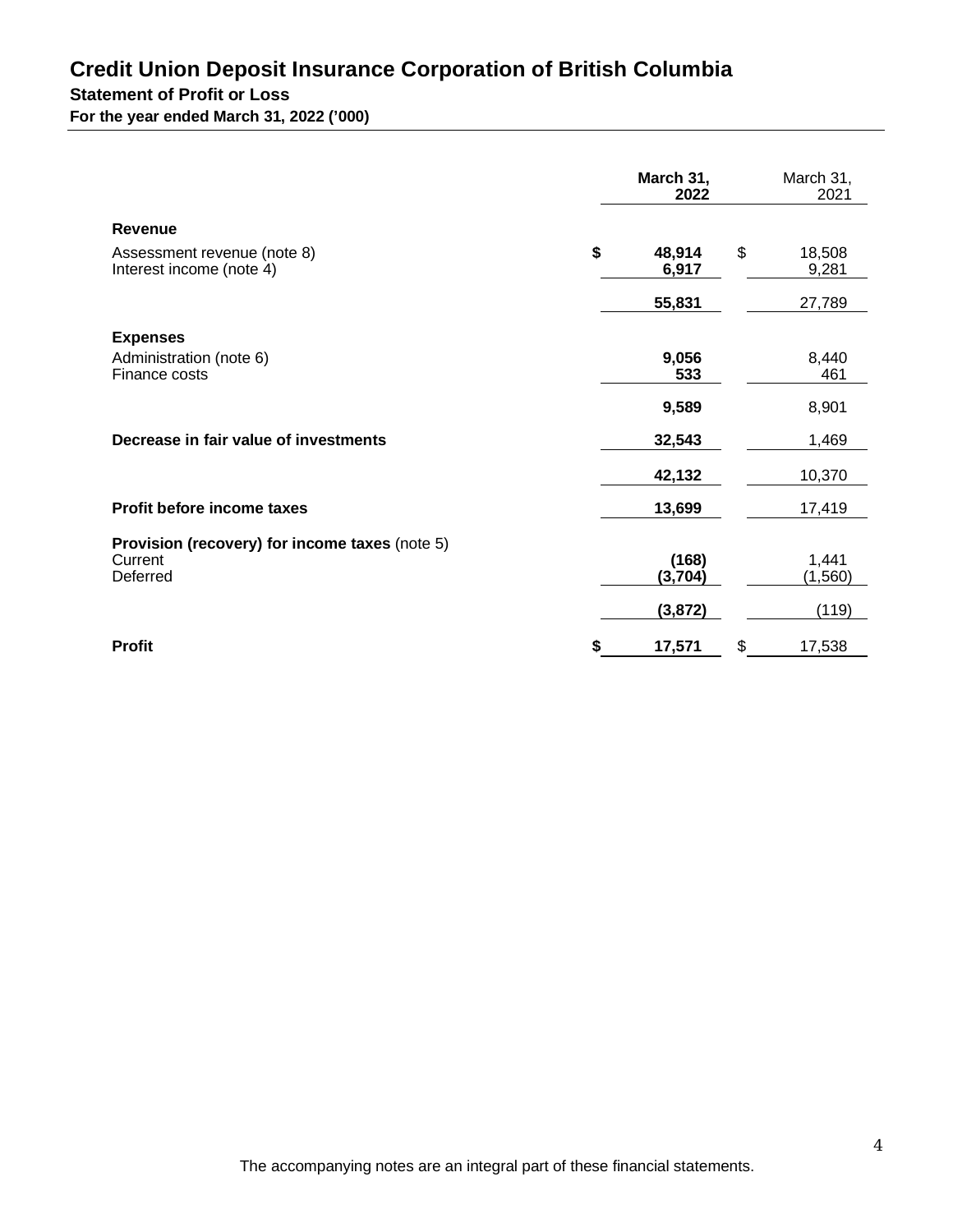## **Credit Union Deposit Insurance Corporation of British Columbia Statement of Changes in Equity**

**For the year ended March 31, 2022 ('000)**

|                                             | March 31,<br>2022 |    | March 31,<br>2021 |
|---------------------------------------------|-------------------|----|-------------------|
| <b>Equity</b><br>Balance, beginning of year | \$<br>791.707     | \$ | 774,169           |
| Profit                                      | 17,571            |    | 17,538            |
| Balance, end of year                        | \$<br>809,278     | S  | 791,707           |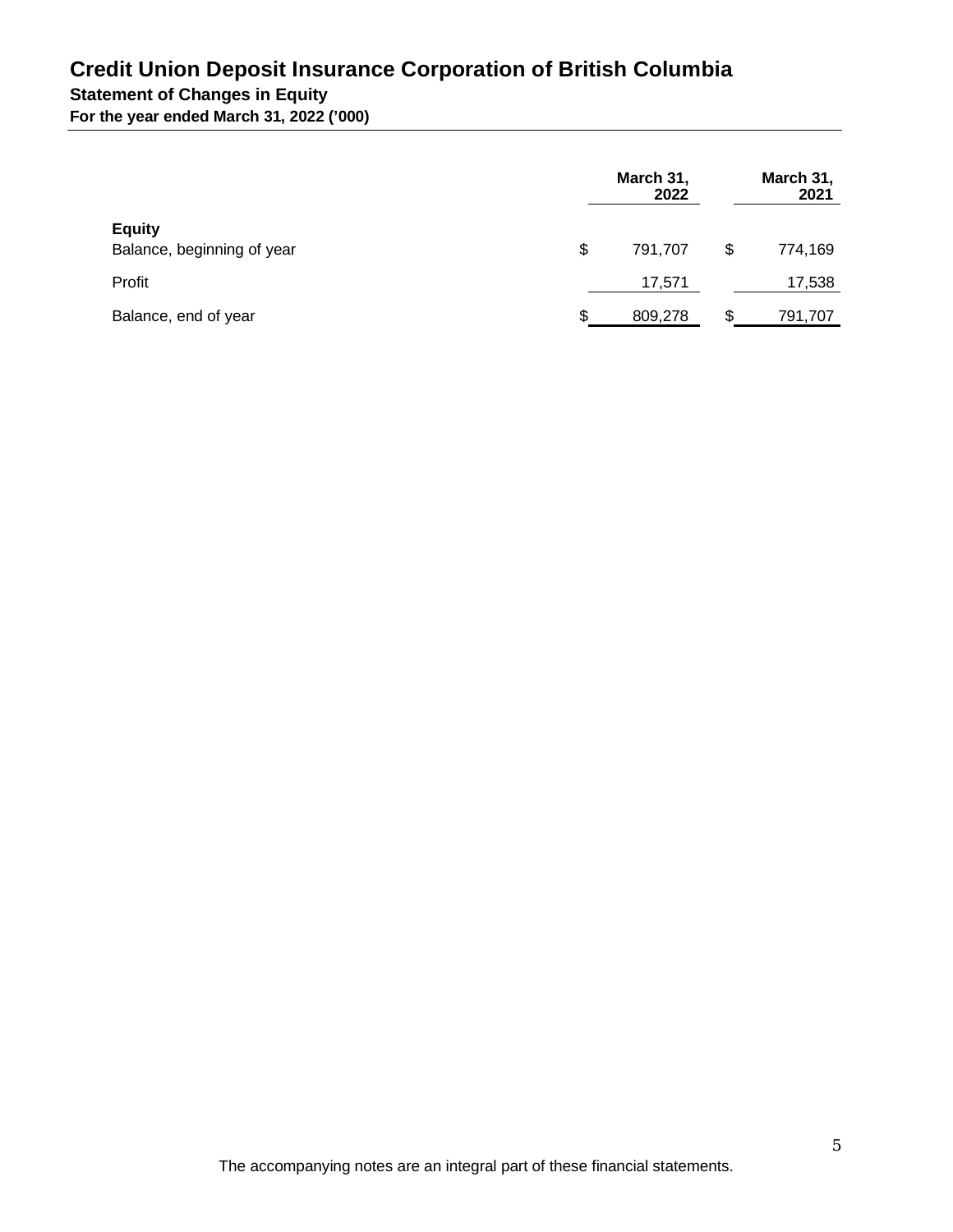## **Credit Union Deposit Insurance Corporation of British Columbia Statement of Cash Flows**

**For the year ended March 31, 2022 ('000)**

|                                                                                                                                                                                                  | March 31,<br>2022                       | March 31,<br>2021                      |
|--------------------------------------------------------------------------------------------------------------------------------------------------------------------------------------------------|-----------------------------------------|----------------------------------------|
| Cash provided by (used in)                                                                                                                                                                       |                                         |                                        |
| <b>Operating activities</b><br>Profit<br>Adjustments for                                                                                                                                         | \$<br>17,571                            | \$<br>17,538                           |
| Realized gains on sale of investments<br>Unrealized loss on changes in fair value of investments<br>Amortization of premiums/discounts (note 4)<br>Provision (recovery) for current income taxes | (1, 129)<br>33,672<br>6,056<br>(168)    | (12, 716)<br>14,185<br>6,414<br>1,441  |
| Changes in non-cash operating working capital<br>Accounts payable and accrued liabilities<br>Due to BCFSA<br>Deferred tax (note 5)<br>Accrued interest                                           | 56,002<br>57<br>(708)<br>(3,704)<br>356 | 26,862<br>9<br>579<br>(1,560)<br>1,603 |
|                                                                                                                                                                                                  | (3,999)                                 | 631                                    |
| Income taxes paid                                                                                                                                                                                | (1, 961)                                | (1,732)                                |
| <b>Investing activities</b><br>Acquisition of investments<br>Proceeds from disposition of investments                                                                                            | (842, 310)<br>792,349                   | (722, 135)<br>696,375                  |
|                                                                                                                                                                                                  | (49, 961)                               | (25, 760)                              |
| Increase in cash                                                                                                                                                                                 | 81                                      | 1                                      |
| Cash – Beginning of year                                                                                                                                                                         | 3                                       | $\overline{2}$                         |
| Cash – End of year                                                                                                                                                                               | 84                                      | 3                                      |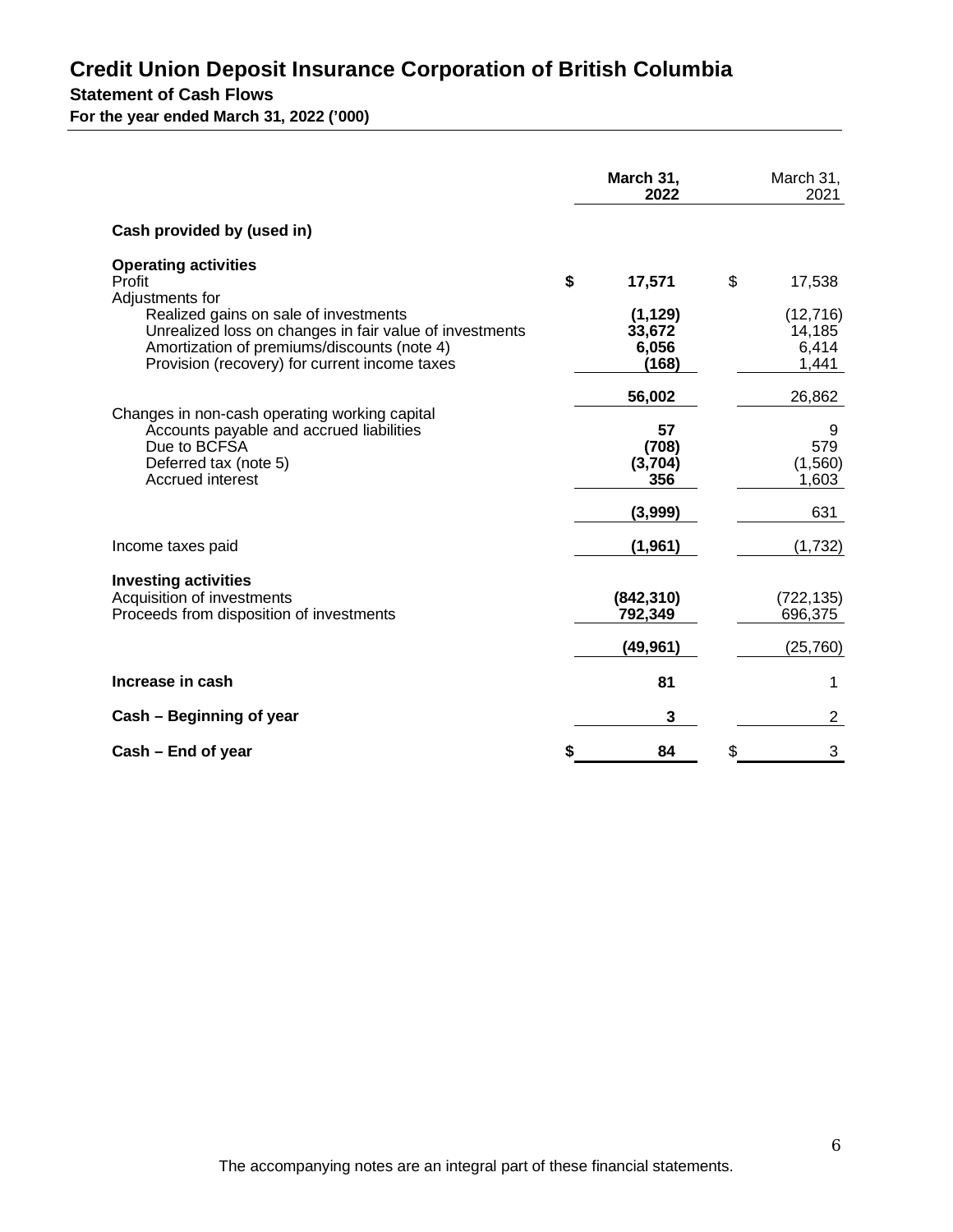## **1. Reporting entity and nature of operations**

The Credit Union Deposit Insurance Corporation of British Columbia (the "Corporation") is a statutory corporation continued under the *Financial Institutions Act* ("FIA") and administered by BC Financial Services Authority ("BCFSA"). BCFSA was created effective June 4, 2019, pursuant to the *Financial Services Authority Act*. On November 1, 2019, BCFSA assumed the regulatory accountabilities of Financial Institutions Commission ("FICOM") which was originally established as part of the Ministry of Finance in 1989 to contribute to the safety and stability of the British Columbia financial sector. The Corporation is domiciled in Canada with its head office at 600-750 West Pender Street, Vancouver, BC, V6C 2T8.

The mandate of the Corporation is to guarantee all credit union deposits as well as any non-equity shares issued before January 1, 2020 (collectively, "insured deposits"). For the purpose of this guarantee (the "deposit guarantee"), "credit union" means a corporation incorporated as a credit union under the *Credit Union Incorporation Act* ("CUIA"), the *Credit Union Act*, R.S.B.C. 1979, c. 79, or a former *Credit Unions Act*. A "credit union" for the purpose of the deposit guarantee also includes a credit union continued into British Columbia under section 15.1 of the CUIA but does not include a credit union continued under the laws of another jurisdiction under section 15.2 of the CUIA or a central credit union.

To meet this mandate, the Corporation undertakes functions set out in the FIA and maintains the deposit insurance fund (the "Fund") which is held for the benefit of the insured deposits in accordance with the FIA. The FIA states that the Corporation must hold the Fund in trust for the purposes of administering and operating the Fund.

BCFSA is the governing body responsible for establishing the Deposit Insurance Fund Target Policy which is adopted by the Corporation to administer the Fund. BCFSA is empowered to augment the Fund on behalf of the Corporation by annually assessing each credit union. Instead of, or in addition to any assessments, BCFSA may order each credit union to purchase debentures issued by the Corporation. No debentures were issued in the last fiscal year, and none were outstanding as at March 31, 2022.

BCFSA verifies the amounts of deposit guarantee payments and determines the manner in which financial assistance is made from the Fund. However, the Corporation determines the timing and form of deposit guarantee payments and whether financial assistance is provided from the Fund. The Corporation's actions are dependent on future events and outcomes. Outcomes that may require financial assistance include the rehabilitation or liquidation of a credit union or an amalgamation of credit unions.

The coronavirus disease ("COVID-19") pandemic crisis has had a significant impact on the economy of Canada and globally. The Corporation has not, to date, experienced significant financial impacts as a result of the COVID-19 pandemic. However, as the COVID-19 pandemic continues to impact the financial services sector and the economy in general, there could be specific impacts on the Corporation's operations and financial results.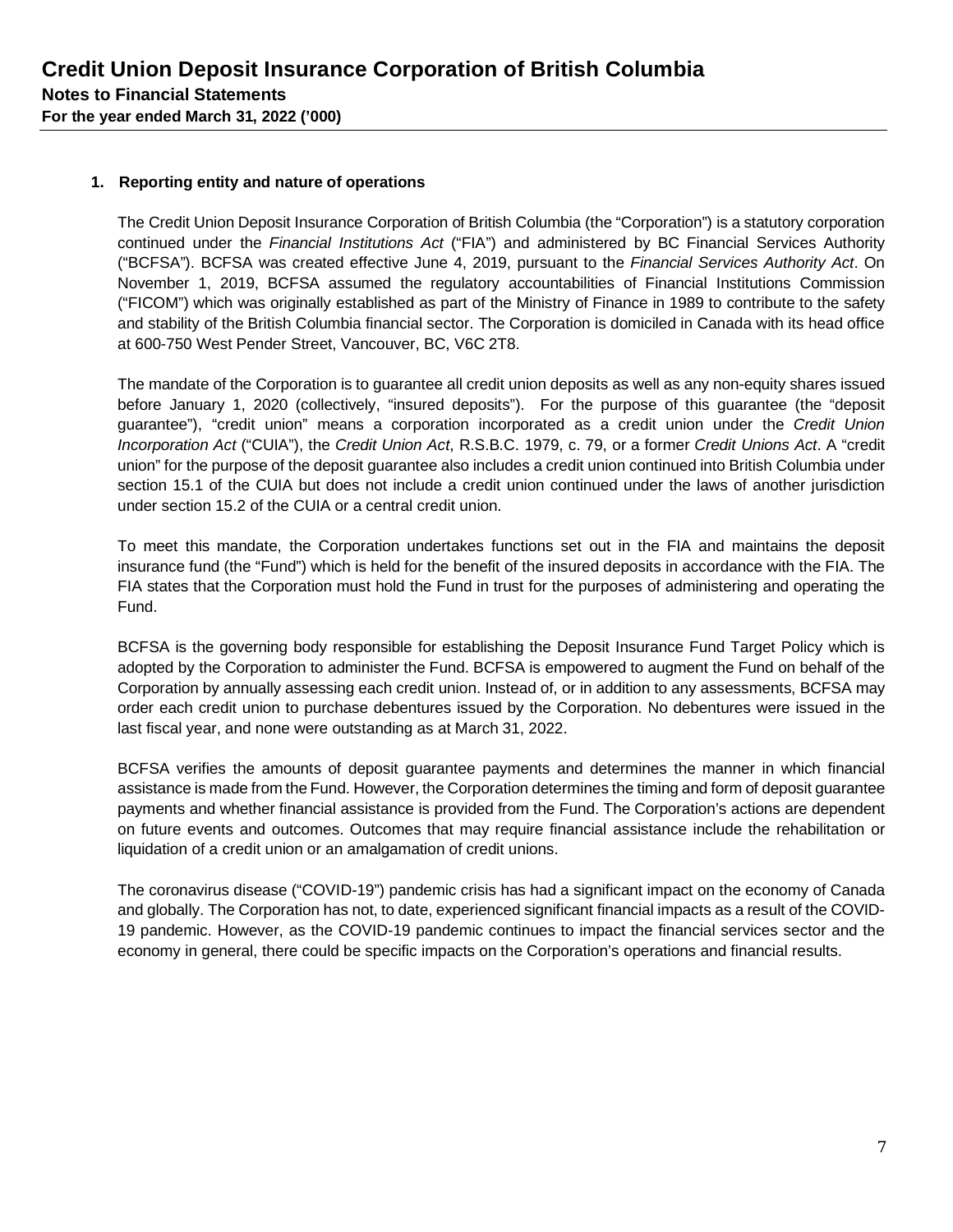## **2. Basis of preparation**

#### **Statement of compliance**

These financial statements have been prepared in accordance with International Financial Reporting Standards ("IFRS"), as issued by the International Accounting Standards Board ("IASB").

#### **Functional and presentation currency**

These financial statements are presented in Canadian dollars, which is the Corporation's functional currency, and expressed in thousands of dollars.

## **Use of estimates and judgments**

The preparation of financial statements in conformity with IFRS requires management to make estimates and assumptions that affect the application of accounting policies and the reported amounts of assets, liabilities, income, and expenses. Actual results may differ from these estimates.

Estimates and underlying assumptions are reviewed on an ongoing basis. Revisions to accounting estimates are recognized in the period in which the estimates are revised and in any future impacted periods.

Information regarding the area of estimation uncertainty in applying accounting policies that has the most significant effect on the amounts recognized in the financial statements is described in note 3(a)(viii) Provision for credit union assistance.

## **Liquidity format**

The Corporation presents its statement of financial position broadly in order of liquidity.

#### **3. Significant accounting policies**

The accounting policies set out below have been applied consistently to all periods presented in these financial statements, unless otherwise indicated.

#### (a) Financial instruments

Under IFRS 9 Financial Statements, the Corporation classifies its financial assets in the following measurement categories: fair value through other comprehensive income ("FVOCI"); fair value through profit or loss ("FVTPL"); or amortized cost. Management determines the classification of its financial instruments at the time of initial recognition. The Corporation uses trade date accounting for regular way contracts when recording financial asset transactions. A "regular way contract" refers to a purchase or sale of a financial asset under a contract whose terms require delivery of the asset within the period established by regulation or convention in the marketplace concerned.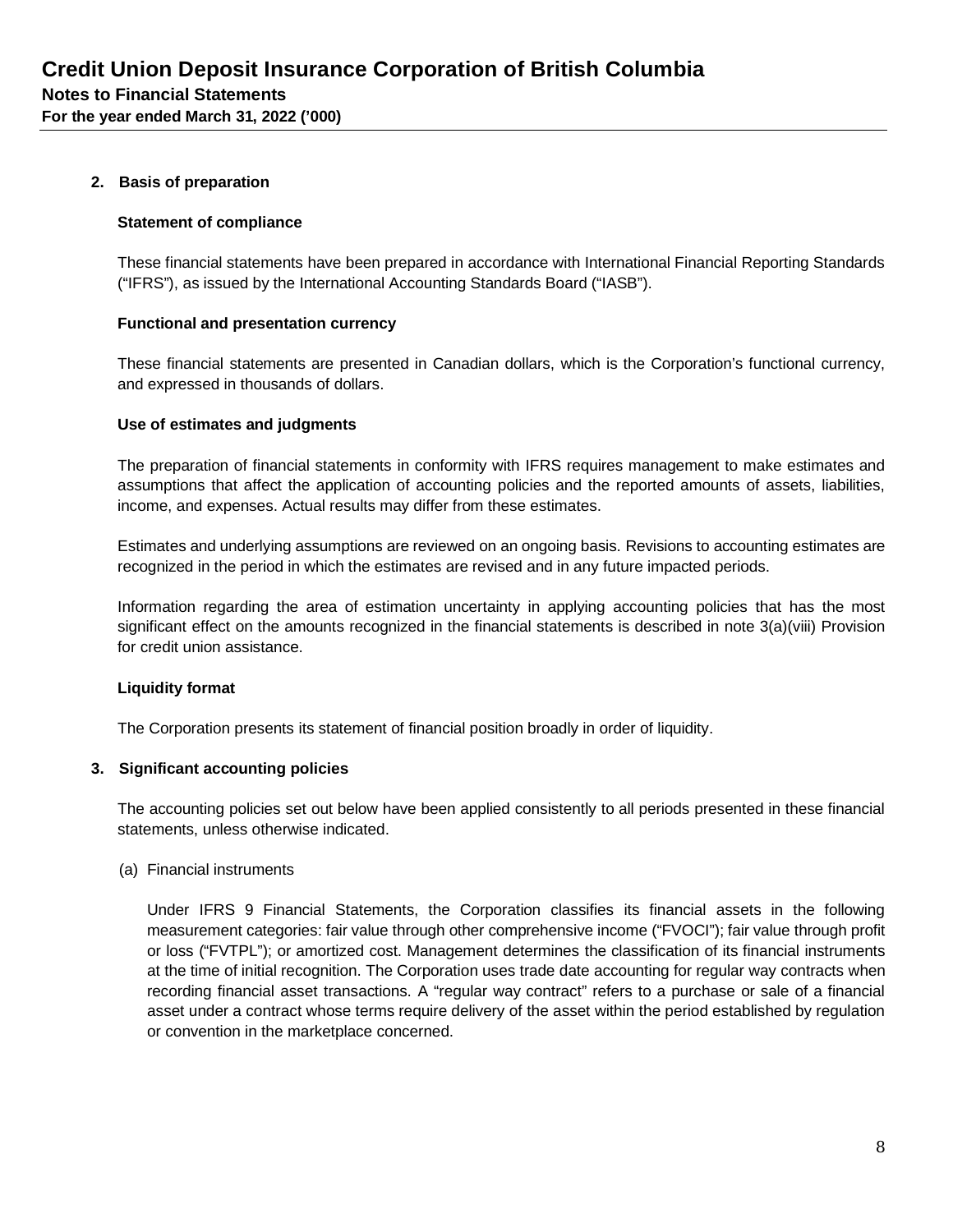#### (a) Financial instruments - continued

The accounting polices under IFRS 9 related to Corporation's financial assets and liabilities are as follows:

#### *(i) Initial recognition and measurement*

Financial assets and financial liabilities are initially recognized at their fair value at acquisition. Accounts payable are recognized on the date on which they are originated.

Investments are recognized on the trade date at which the Corporation becomes a party to the investment's contractual provisions.

*(ii) Financial assets*

Classification and subsequent measurement

#### Debt instruments

Debt instruments are those instruments that meet the definition of a financial liability from the issuer's perspective and would include investments held by the Corporation.

Classification and subsequent measurement of debt instruments depends on:

- the business model for managing the asset; and
- the cash flow characteristics of the assets.

Based on these factors, the Corporation classifies its debt instruments into one of the following three measurement categories:

- Amortized cost: Financial assets that are held for collection of contractual cash flows where those cash flows represent solely payments of principal and interest ("SPPI"), and that are not designated at FVTPL, are measured at amortized cost. The carrying amount of these assets is adjusted by any expected credit loss ("ECL") allowance. The Corporation has no financial instruments measured at amortized cost;
- FVTPL: Financial assets that do not meet the criteria for amortized cost or FVOCI are measured at FVTPL. A gain or loss on a debt investment that is subsequently measured at FVTPL is recognized in the statement of profit or loss and presented within changes in fair value of investments in the period in which it arises. Interest income from these financial assets is calculated using the yield on investments; and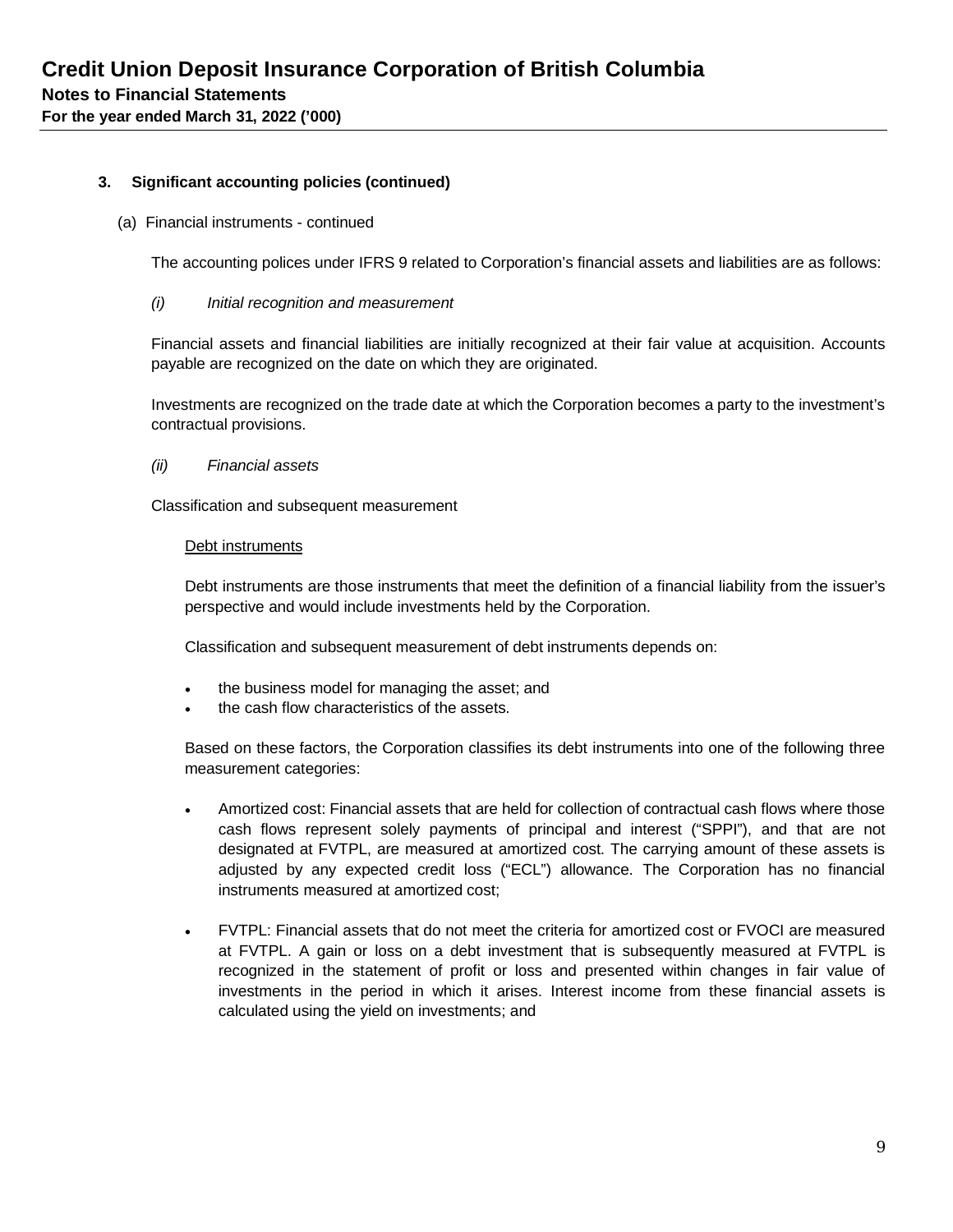#### *(ii) Financial assets – continued*

 FVOCI: Financial assets that are held for collection of contractual cash flows and for selling the assets, where the assets' cash flows represent SPPI, and that are not designated at FVTPL, are measured at FVOCI. Movements in the carrying amount are taken through other comprehensive income ("OCI"), except for the recognition of impairment gains or losses, interest income and foreign exchange gains and losses on the instrument's amortized cost, which are recognized in the statement of profit or loss. When the financial asset is derecognized, the cumulative gain or loss previously recognized in OCI is reclassified from equity and recognized in interest income. The Corporation has no financial instruments measured at FVOCI.

#### *(iii) Business model*

The business model reflects how the Corporation manages the assets in order to generate cash flows. That is, whether the Corporation's objective is solely to collect the contractual cash flows from the assets or is it to collect both the contractual cash flows and cash flows arising from the provision of services. If neither of these is applicable (for example, financial assets are held for trading purposes), then the financial assets are classified as part of 'other' business model and measured at FVTPL. Factors considered by the Corporation in determining the business model for a group of assets include: past experience on how the cash flows for these assets were collected; how the asset's performance is evaluated and reported to key management personnel; how risks are assessed and managed; the frequency and volume of, and the reason for, sales; volume of sales in prior periods; and the expectations about future sales activity.

#### *(iv) Impairment*

The Corporation assesses on a forward-looking basis the ECL associated with its assets carried at amortized cost and FVOCI. The Corporation recognizes a loss allowance for such losses at each reporting date. The measurement of ECL reflects an unbiased and probability-weighted amount that is determined by evaluating a range of possible outcomes:

- the time value of money; and
- reasonable and supportable information that is available without undue cost or effort at the reporting date about past events, current conditions, and forecasts of future economic conditions.

#### *(v) Equity instruments*

Equity instruments are instruments that meet the definition of equity from the issuer's perspective. That is, instruments that do not contain a contractual obligation to pay and that evidence a residual interest in the issuer's net assets. The Corporation has no equity instruments.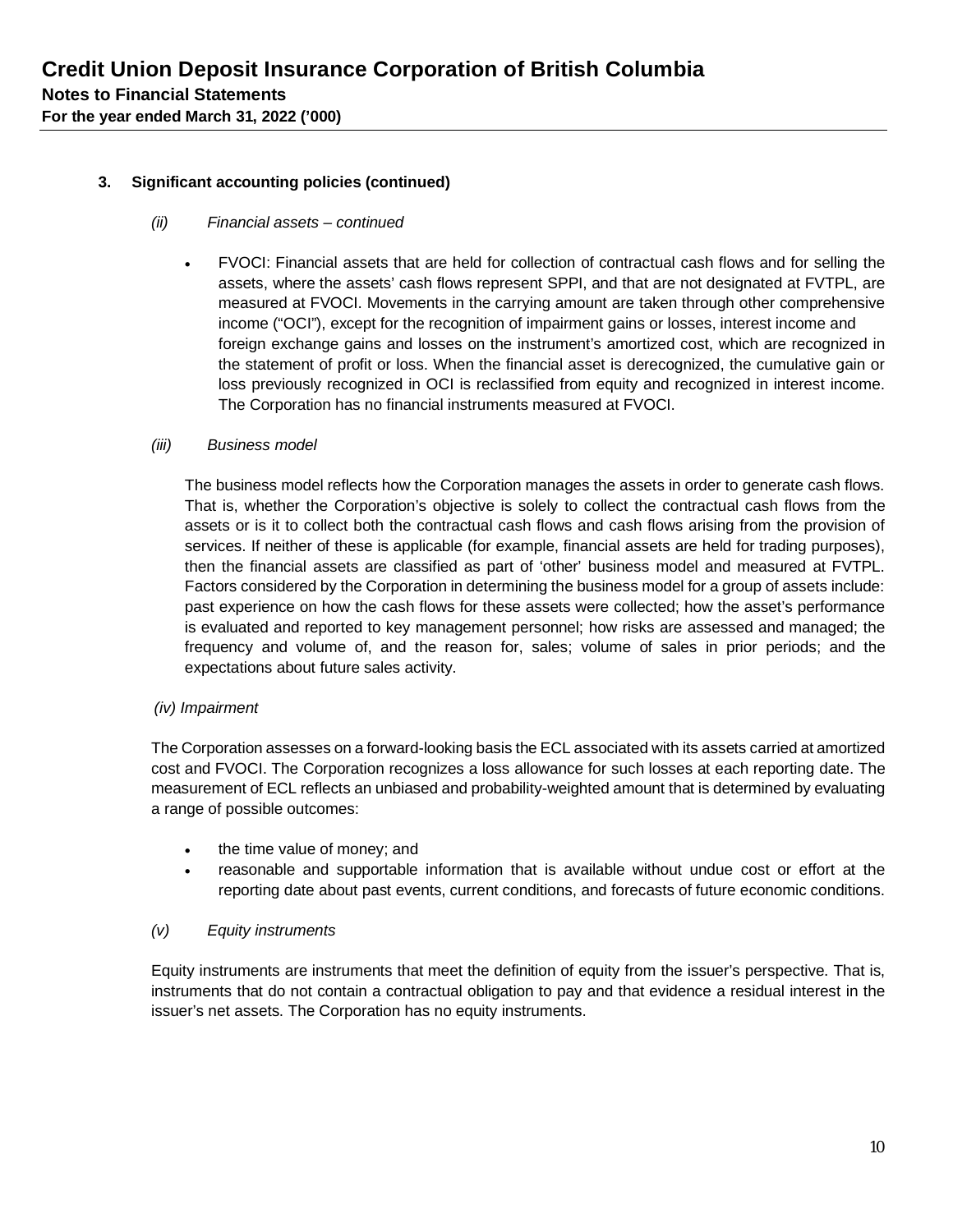#### *(vi) Financial liabilities*

The Corporation designates accounts payable due to BCFSA and credit facilities as financial liabilities. In both the current and prior period, financial liabilities are initially recognized at fair value and subsequently measured at amortized cost using the effective interest rate method except for credit facilities. Financial liabilities are derecognized when they are extinguished (that is, when the obligation specified in the contract is discharged or cancelled or expires).

#### *(vii) Assessment revenue*

BCFSA has established a Fund target in relation to the total amount of insured deposits, based on the Deposit Insurance Fund Target Policy (see note 8). Assessments are recognized as revenue when earned at a point of time and collection is reasonably assured.

#### *(viii) Provision for credit union assistance*

A provision is recognized if, as a result of a past event, the Corporation has a present legal or constructive obligation that can be estimated reliably, and it is probable that an outflow of economic benefits will be required to settle the obligation.

The provision for financial assistance represents the Corporation's best estimate of the consideration required to settle this obligation and is determined in accordance with IAS 37 – Provisions, Contingent Liabilities and Contingent Assets. The Corporation does not have any provisions as of March 31, 2022.

The estimate considers the risks and uncertainties surrounding the obligation. The provision is estimated by assessing the aggregate risk of the provincial regulated credit unions based on:

- the level of insured deposits;
- the expectation of default derived from probability statistics;
- an expected loss given default; and
- the Corporation's specific knowledge of the credit unions.

The Corporation may make a provision for financial assistance when the need for financial assistance becomes likely and the amount for specific credit unions can reasonably be estimated. These provisions are recorded when it is probable that payment out of the Fund will be required and the amount can be reasonably estimated.

The estimate is based on an expected loss calculation and is subject to uncertainty surrounding amount and timing of losses. As such, actual losses may differ significantly from estimates. No payments or accruals were made in relation to credit union assistance and deposit insurance claims in the current or prior year.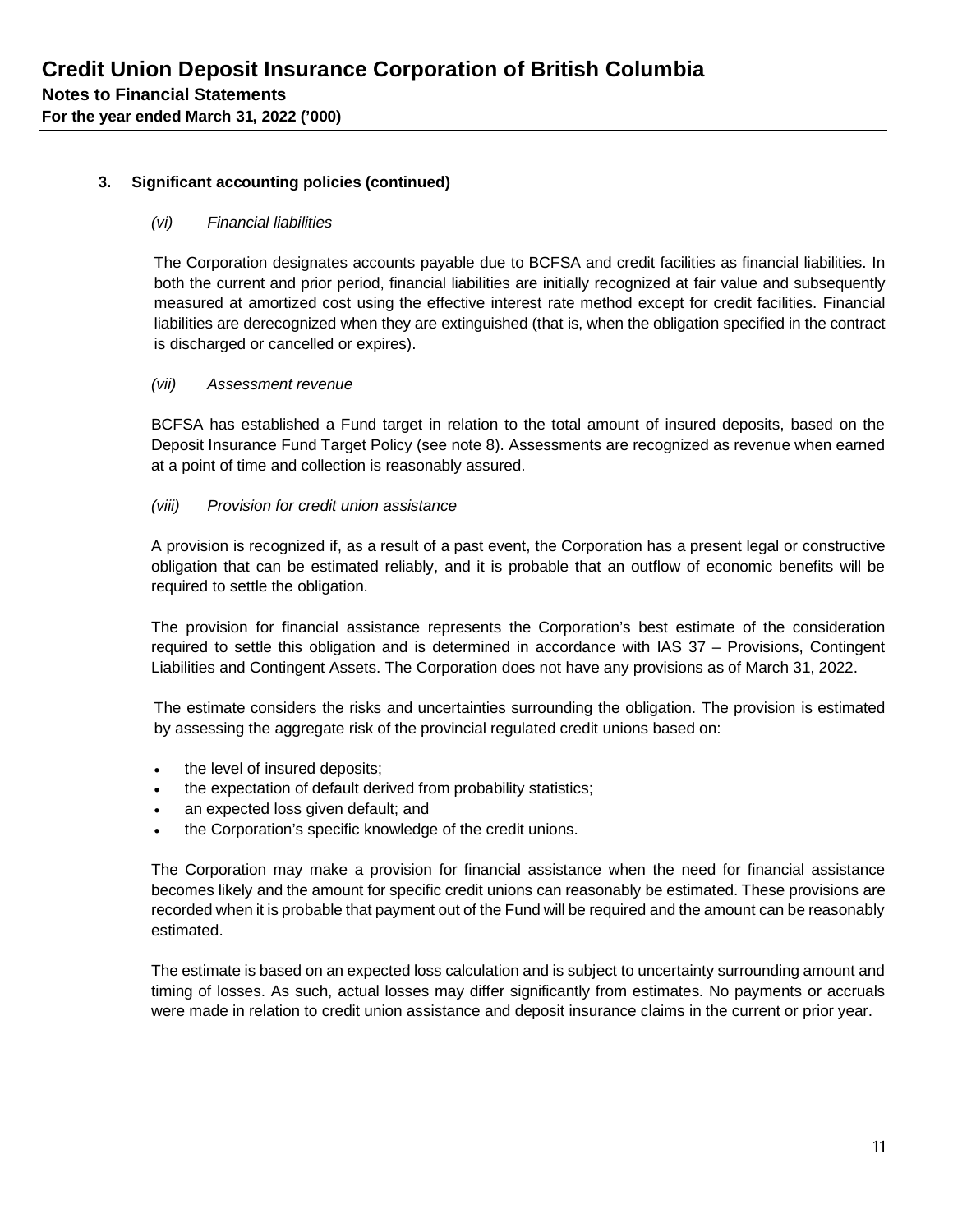#### (b) Income taxes

Income tax expense comprises current and deferred taxes. Current and deferred taxes are recognized in statement of profit or loss except to the extent that they relate to items recognized directly in equity or OCI. Current tax is the expected tax payable or receivable on the taxable income or loss for the year. It is calculated using tax rates enacted or substantively enacted at the reporting date and any adjustments to tax payable in previous years.

Deferred tax is recognized in respect of temporary differences between the carrying amounts of assets and liabilities for financial reporting purposes and the amounts used for taxation purposes. Deferred tax is measured at the tax rates that are expected to be applied to temporary differences when they reverse, based on the laws that have been enacted or substantively enacted by the reporting date. Deferred tax assets and liabilities are offset if there is a legally enforceable right to offset current tax liabilities and assets, and they relate to income taxes levied by the same tax authority.

A deferred tax asset is recognized for unused tax losses, tax credits, and deductible temporary differences to the extent that it is probable that they can be utilized against available future taxable profits. Deferred tax assets are reviewed at each reporting date and are reduced to the extent that it is no longer probable that the related tax benefit will be realized.

#### **4. Investments**

The Corporation is permitted to make any investment that a pension plan can make under the *Pension Benefits Standards Act*. Accordingly, the Corporation's investment policy permits investment in debt securities issued or insured by a federal, provincial, or municipal government of Canada. Investments are managed on both a segregated basis and in pooled funds by British Columbia Investment Management Corporation ("BCI"), the Corporation's investment manager. The amortized cost and fair values of investments were as follows:

|                        | March 31,<br>2022        |     |                    |    |                    |                   | March 31,<br>2021  |
|------------------------|--------------------------|-----|--------------------|----|--------------------|-------------------|--------------------|
|                        | <b>Fair value</b>        |     | Amortized<br>cost  |    |                    | <b>Fair value</b> |                    |
| <b>Bonds</b>           |                          |     |                    |    |                    |                   |                    |
| Canadian<br>Provincial | \$<br>527,538<br>232,556 | -\$ | 549,182<br>240,575 | \$ | 571,095<br>179.807 | \$                | 568,669<br>178,147 |
| Municipal              | $\blacksquare$           |     | -                  |    |                    |                   |                    |
| Pooled funds           |                          |     |                    |    |                    |                   |                    |
| Money market           | 43,012                   |     | 43,059             |    | 35,312             |                   | 35,436             |
| Cash                   |                          |     |                    |    | 5,530              |                   | 5,530              |
|                        | \$<br>803,106            | S.  | 832,816            | \$ | 791,744            | \$                | 787,782            |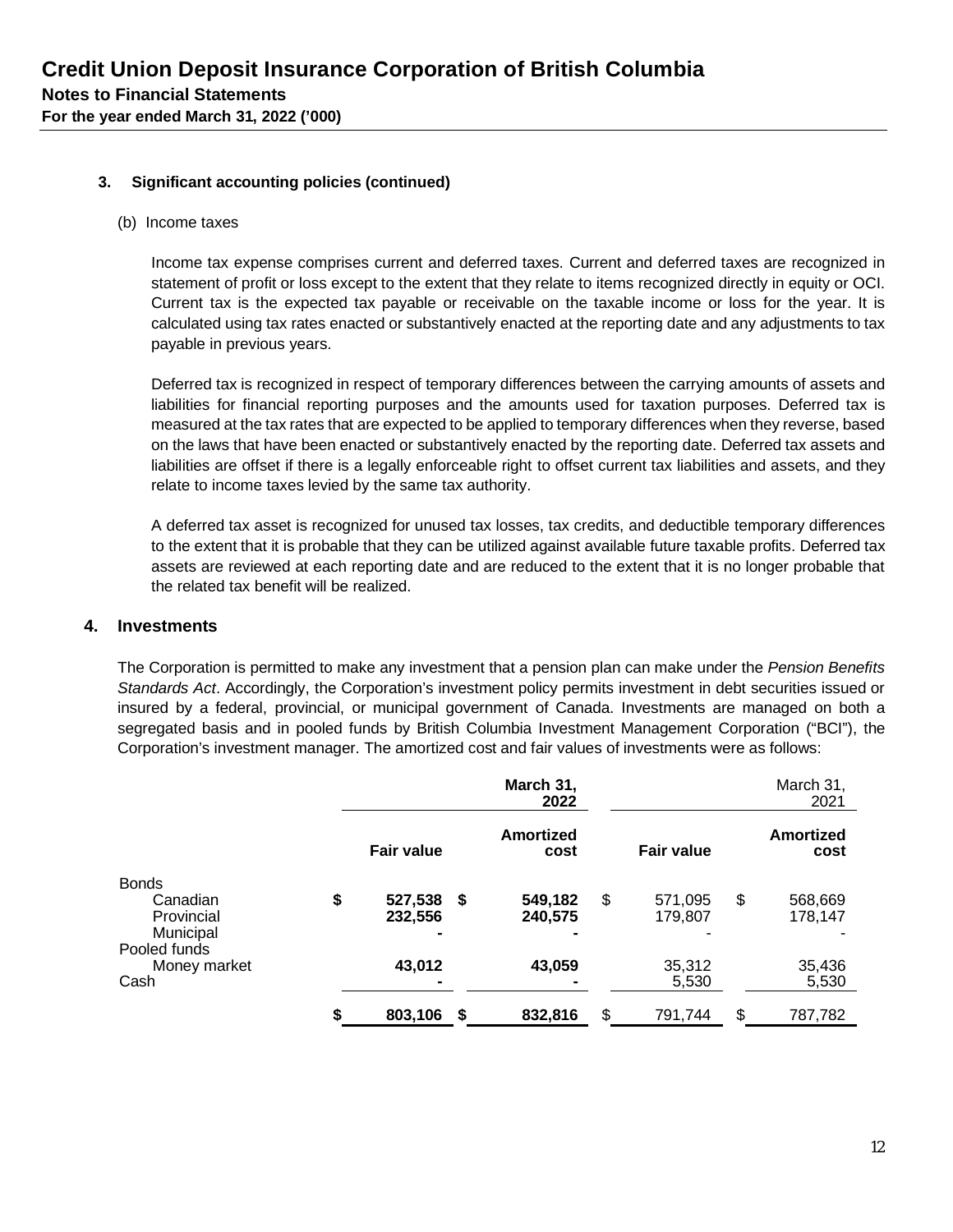#### **4. Investments (continued)**

The Corporation's exposure to credit and interest rate risks related to its investments is disclosed in note 11.

Interest income is comprised of:

|                                                    | March 31,<br>2022 | March 31.<br>2021 |  |
|----------------------------------------------------|-------------------|-------------------|--|
| Interest earned<br>Amortization premiums/discounts | 12.973<br>(6.056) | 15,695<br>(6.414) |  |
| Interest income                                    | 6.917             | 9.281             |  |

#### **5. Income taxes**

Under the *Income Tax Act*, the Corporation pays income taxes on its taxable income at the statutory rate prescribed for deposit insurance corporations. To maintain status as a deposit insurance corporation under the *Income Tax Act*, 50% of the cost of the Corporation's investment property must be held in eligible securities, defined as bonds or other fixed income securities either issued by Canadian federal, provincial, or municipal governments, or guaranteed by the federal government.

The provision for income taxes is comprised of:

|                                                                   | March 31,<br>2022 | March 31,<br>2021 |                  |
|-------------------------------------------------------------------|-------------------|-------------------|------------------|
| Current tax expense (recovery)<br>Deferred tax expense (recovery) | (168)<br>(3.704)  |                   | 1.441<br>(1,560) |
|                                                                   | (3,872)           |                   | (119)            |

Income tax expense differs from the amount that would be consistent with tax computed by applying the combined federal and provincial statutory income tax rate of 11.0% (2021 – 11.0%) to income before income taxes.

The tax effect of the temporary difference that gives rise to a deferred tax (asset) liability is presented below:

|                                                                           | March 31,<br>2022 | March 31,<br>2021 |  |  |
|---------------------------------------------------------------------------|-------------------|-------------------|--|--|
| Deferred tax (asset) liability<br>- unrealized gain (loss) on investments | (3.315)           | 389               |  |  |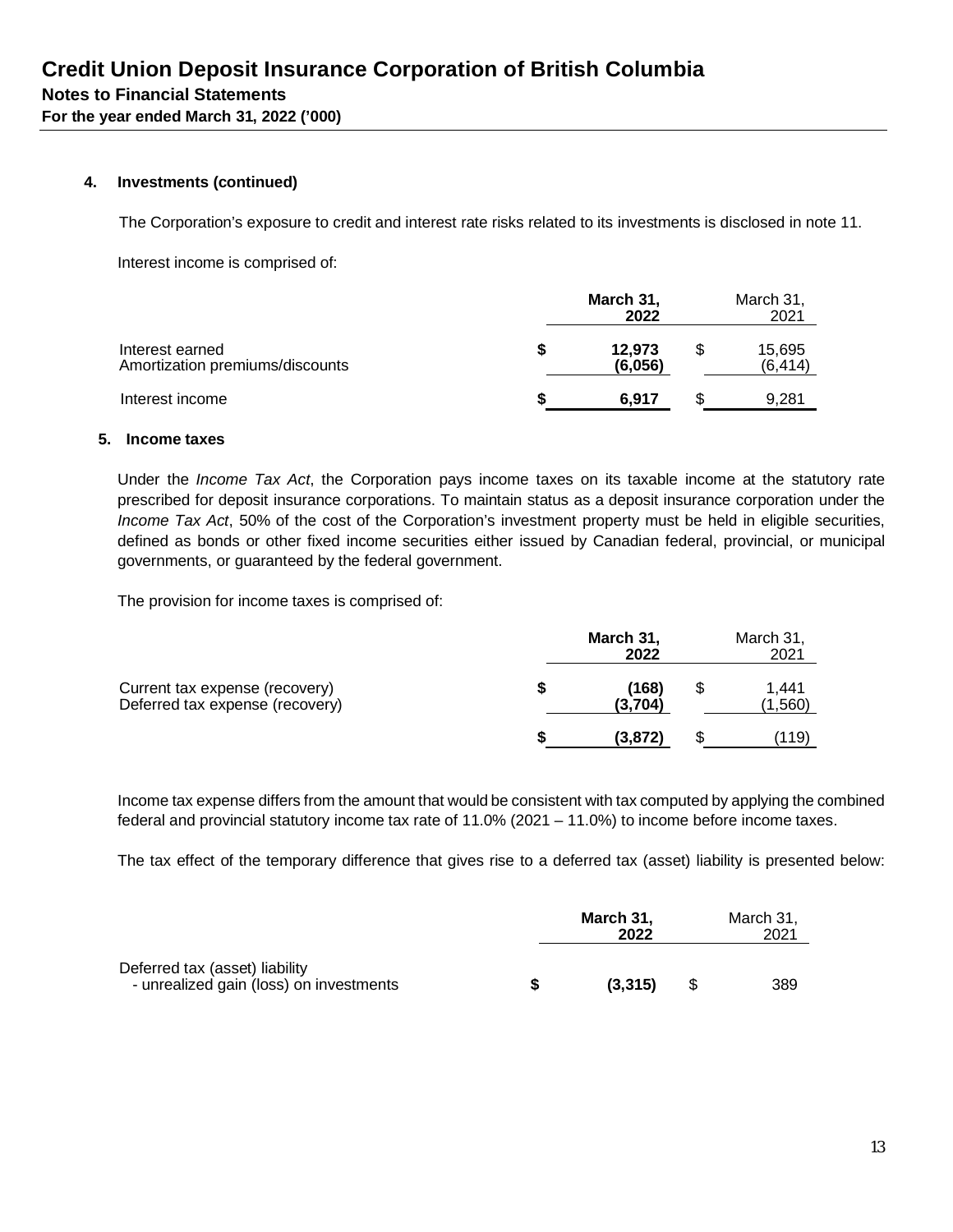## **5. Income taxes (continued)**

The reasons for the differences in current tax expense are outlined below:

|                                                                         |       | March 31,<br>2022 |       | March 31,<br>2021 |
|-------------------------------------------------------------------------|-------|-------------------|-------|-------------------|
|                                                                         | Rate  | <b>Amount</b>     | Rate  | Amount            |
| Income before income taxes                                              | \$    | 13,699            | \$    | 17,419            |
| Expected income tax                                                     | 11.0% | 1,507             | 11.0% | 1,917             |
| Reconciling items:<br>Impact of changes in fair value<br>of investments |       | 3,704             |       | 1,560             |
| Non-taxable credit union<br>assessments                                 |       | (5, 379)          |       | (2,036)           |
| Current expected income taxes<br>(recovery)                             |       | (168)             |       | 1,441             |

#### **6. Related party transactions**

#### (a) Expenses

As the Corporation is administered by BCFSA, administrative expenses relating to the Corporation's mandate are charged by BCFSA to the Corporation at cost. The allocation of a percentage of salaries to the Corporation is calculated based on an estimate of the activities performed by BCFSA team members on tasks pertinent to the mandate of the Corporation. Other expenses, including occupancy costs, are allocated to the Corporation at cost according to the Corporation's proportionate share of activities. These transactions are conducted in the normal course of business at amounts established and agreed to by both parties.

In the current year, total expenses charged to the Corporation by BCFSA amounted to \$9,056 (March 31, 2021 – \$8,440). The balance remaining payable to BCFSA as at March 31, 2022, was \$915 (March 31,  $2021 - $1,623$ ).

The Corporation is related to BCI, the Corporation's investment manager, which is a British Columbia provincial crown corporation. Investment management fees of \$532 (March 31, 2021 – \$461) were incurred during the year from BCI. The balance payable to BCI as at March 31, 2022, was \$513 (March 31, 2021 – \$456) and is included in accounts payable and accrued liabilities.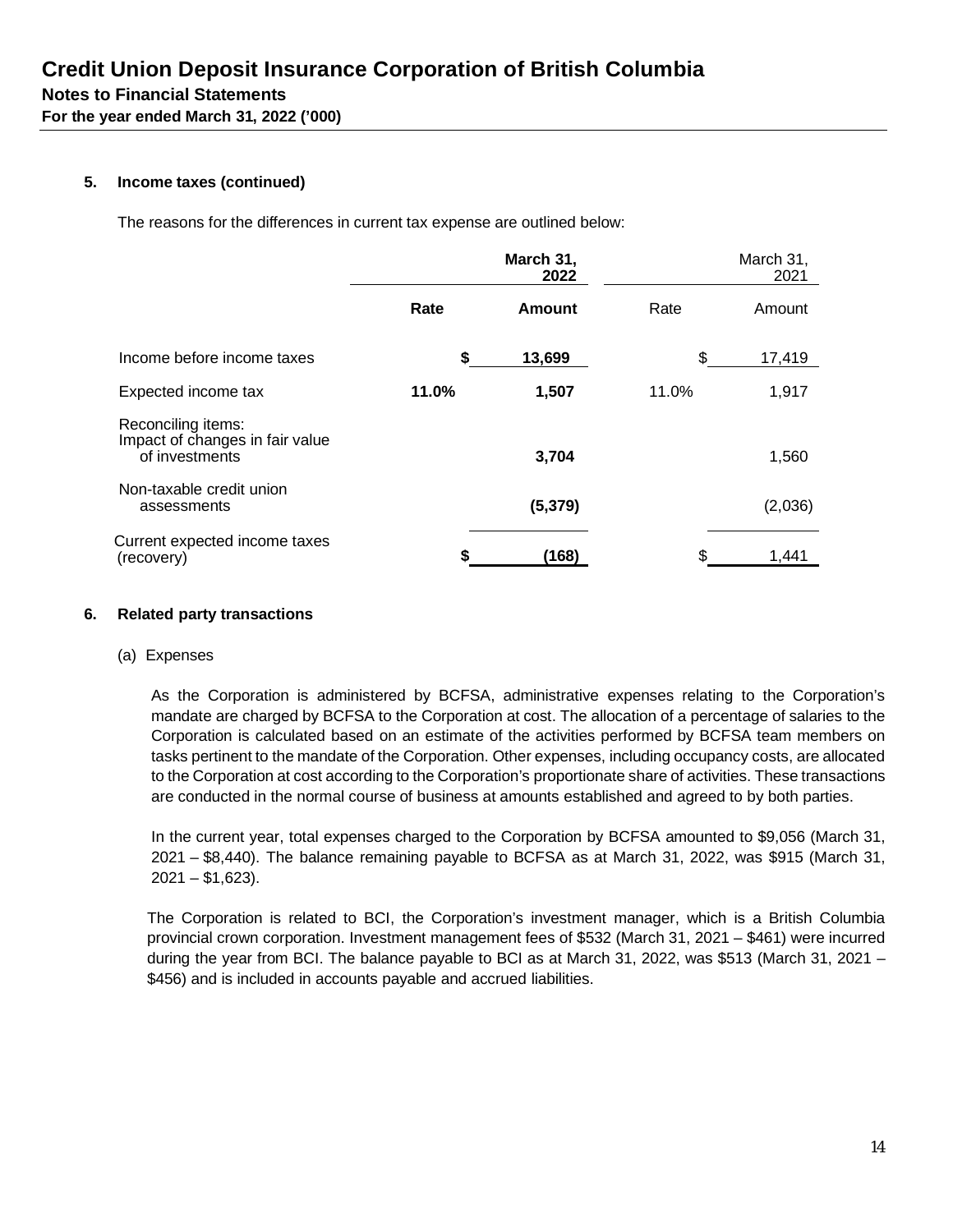## **6. Related party transactions (continued)**

(b) Administration expenses

|                                                                                                      |    | March 31,<br>2022       | March 31,<br>2021           |
|------------------------------------------------------------------------------------------------------|----|-------------------------|-----------------------------|
| <b>CUDIC</b> operations<br>Share of Credit Union regulatory costs<br>Share of overhead support costs | \$ | 1,283<br>4,332<br>3,441 | \$<br>911<br>3,793<br>3,736 |
|                                                                                                      | S  | 9,056                   | 8,440                       |

## **7. Commitments and contingencies**

CUDIC has no commitments. However, as the Corporation is administered by BCFSA and BCFSA allocates a portion of its costs to CUDIC, commitments entered by BCFSA may result in future allocations to CUDIC.

#### **8. Depositor protection**

The investments comprise the Corporation's retained earnings. In addition, the Corporation has entered into the Credit Union Financial Assistance Agreement (\$30,000) with Stabilization Central Credit Union ("SCCU") established on January 1, 2015. Utilization of the SCCU's funding is to take place before the Corporation's Fund is accessed for claims on the deposit insurance guarantee or for financial assistance purposes. The Corporation's interest in the securities, monies, and other assets in the \$30,000 fund is secured by a Specific Security Agreement. These combine to form the depositor protection fund (that is, an ex-ante fund) to pay for potential deposit insurance claims, to provide financial assistance when required, and to provide liquidity in the event of the wind-up of a credit union. In 2014, the Corporation adopted the Deposit Insurance Fund Target Policy, as established by BCFSA (then FICOM), to attain prudent ex ante funding levels within a reasonable time-period. BCFSA (then FICOM) also approved a fund target range of 1.05% to 1.35% of credit union system deposits and non-equity shares. At that time, the current fund target point was 1.10% and the funding timeline to achieve the fund target point was four years.

During the fiscal year, assessment revenue of \$48,914 was recorded based on a weighted average assessment rate of 7.84 basis points (bps) using year-end British Columbia credit union deposits. (2021 – \$18,508 based on a weighted average assessment rate of 3.21 bps).

At March 31, 2022, the Corporation's retained earnings represent 1.219% (2021 – 1.262%) of British Columbia credit union deposits and non-equity shares of \$66,412,201 (2021 – \$62,733,083). Combined with the \$30,000. Credit Union Financial Assistance Agreement, the Fund represents 1.264% (2021 – 1.310%) of British Columbia credit union deposits and non-equity shares, which is \$108,744 above the current 1.10% target point (2021 - \$131,644).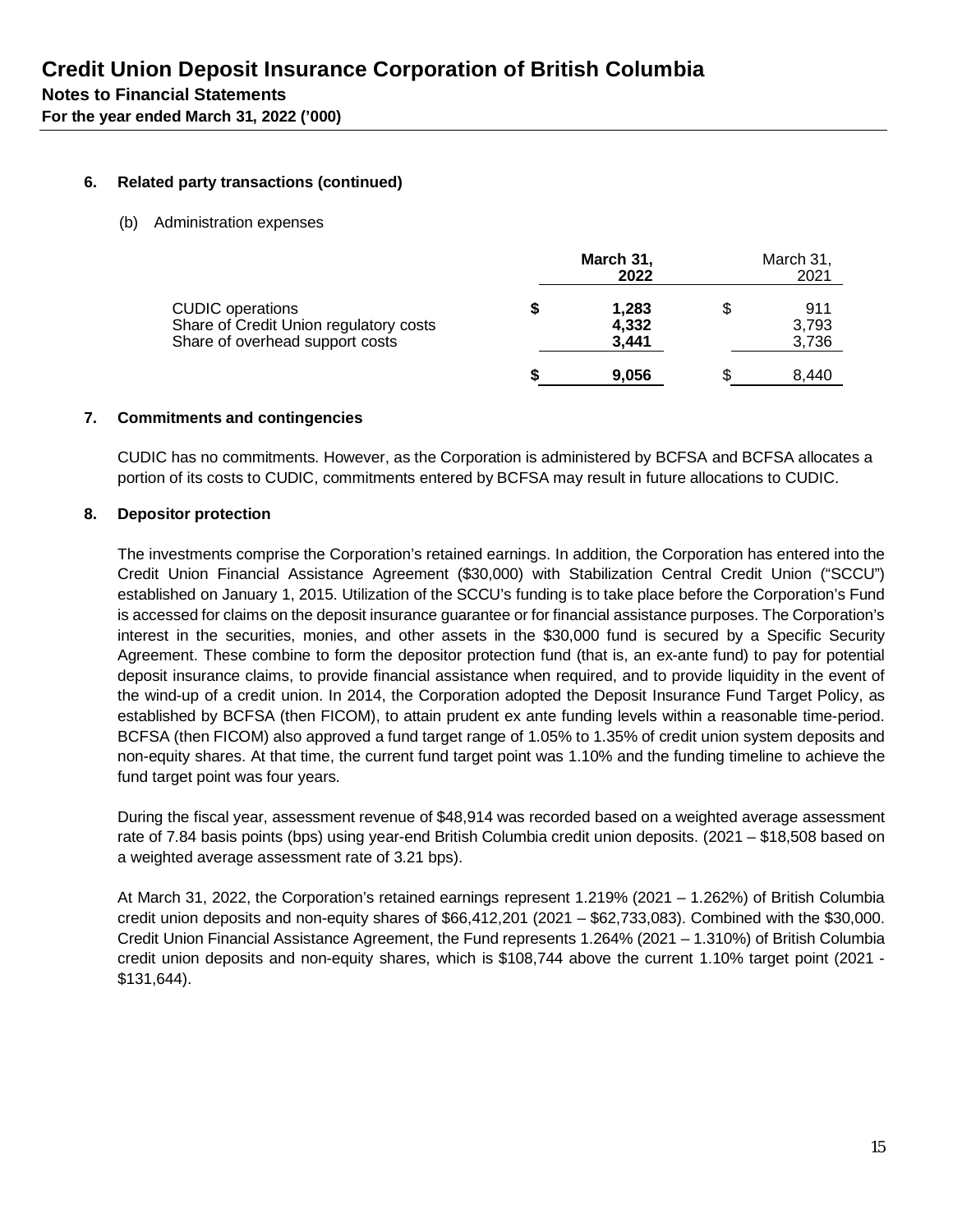## **9. Credit facilities**

The Corporation has available a \$250 unsecured line of credit for operating purposes with Central 1 Credit Union, which bears interest at the prime rate.

The Corporation also has available a liquidity line of credit with the British Columbia Ministry of Finance to support deposit insurance operations. The maximum available (\$200,000) is limited to the lesser of: (i) the maximum authorized by the directors of the Corporation; (ii) the Lieutenant Governor in Council pursuant to Section 53 of the *Financial Administration Act* ("FAA"); or (iii) 80% of the fair market value of the Corporation's investments. Advances are not secured, and confirmation of investment holdings is required prior to advances. Any advances would be required to be repaid from the sale proceeds of the Corporation's investments.

## **10. Fair value of financial instruments**

The fair values of the Corporation's cash, accounts payable and accrued liabilities, and amounts due to BCFSA approximate their carrying values due to their short-term nature.

Financial instruments measured at fair value in the financial statements are categorized according to the basis of their measurement using a fair value hierarchy:

Level 1 – unadjusted quoted prices in active markets for identical assets or liabilities;

Level 2 – valuation technique using inputs other than quoted prices in Level 1 that are observable for the asset or liability either directly or indirectly; or

Level 3 – valuation technique using inputs for the asset or liability that are not based on observable market data.

The Corporation's investments are measured at fair value and are classified as Level 2 in the fair value hierarchy. During the years ended March 31, 2022, and 2021, no financial instruments were transferred between levels and there were no financial instruments measured using unobservable market data (Level 3).

#### **11. Financial risk management**

Investments are exposed to financial risks including credit risk, liquidity risk and market risk.

## **Credit risk**

Credit risk relates to the possibility that a loss may occur from the failure of another party to comply with the terms of contract. The Corporation is subject to credit risk in the bond portfolio, which is limited to the investment policy established by the Corporation permitting investment in debt securities issued or insured by a federal, provincial, or municipal government of Canada. The credit risk within the pooled funds is managed by the investment manager in accordance with its individual policies.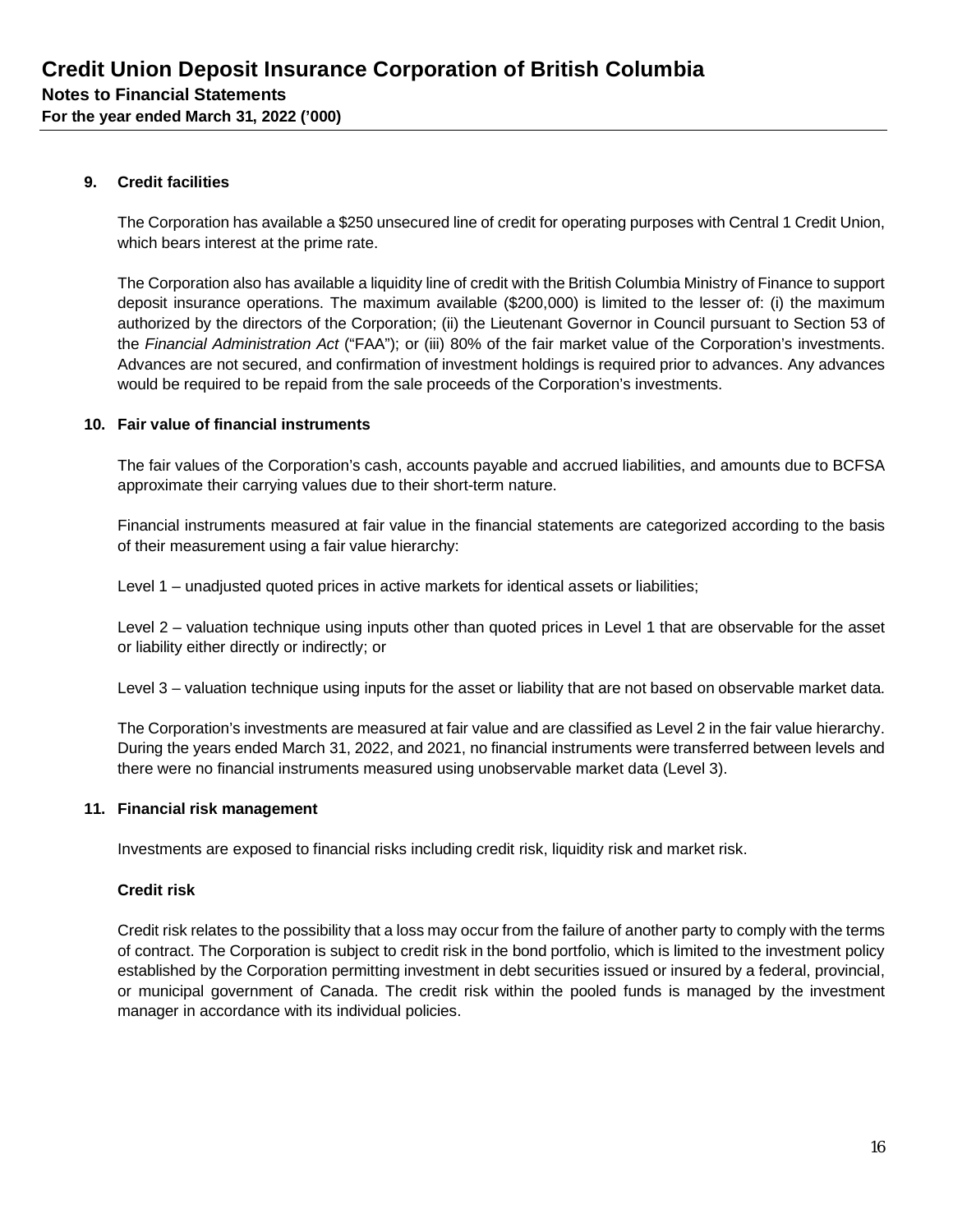## **11. Financial risk management (continued)**

#### **Liquidity risk**

Liquidity risk relates to the possibility that the Corporation does not have sufficient cash or cash equivalents to fulfill its financial obligations as they come due. All the Corporation's investments are measured at FVTPL and are readily redeemable or saleable and can be sold if the need arises. The Corporation's principal sources of funds are the investments, assessment revenue and interest income.

To further manage liquidity, the Corporation has credit facilities (see note 9).

#### **Market risk**

Market risk relates to the possibility that investments will change in value due to future fluctuations in market prices. Investments are carried on the statement of financial position at fair value and are exposed to fluctuations in fair value. Changes in unrealized gains (losses) of investments are recorded in the statement of profit or loss.

Market risk is comprised of the following three types of risk:

1. Currency risk

Currency risk relates to the possibility that the investments will change in value due to future fluctuations in foreign exchange rates. At March 31, 2022 and March 31, 2021, all investments were denominated in Canadian dollars.

2. Interest rate risk

Interest rate risk relates to the possibility that fixed income investments will change in value due to future fluctuations in market interest rates. As fixed income investments are carried at their fair value, the carrying value of investments has exposure to interest rate risk. The Corporation is also exposed to interest rate risk on investment returns on reinvestment following maturity or sale. BCI monitors duration and re-pricing risk of fixed income investments.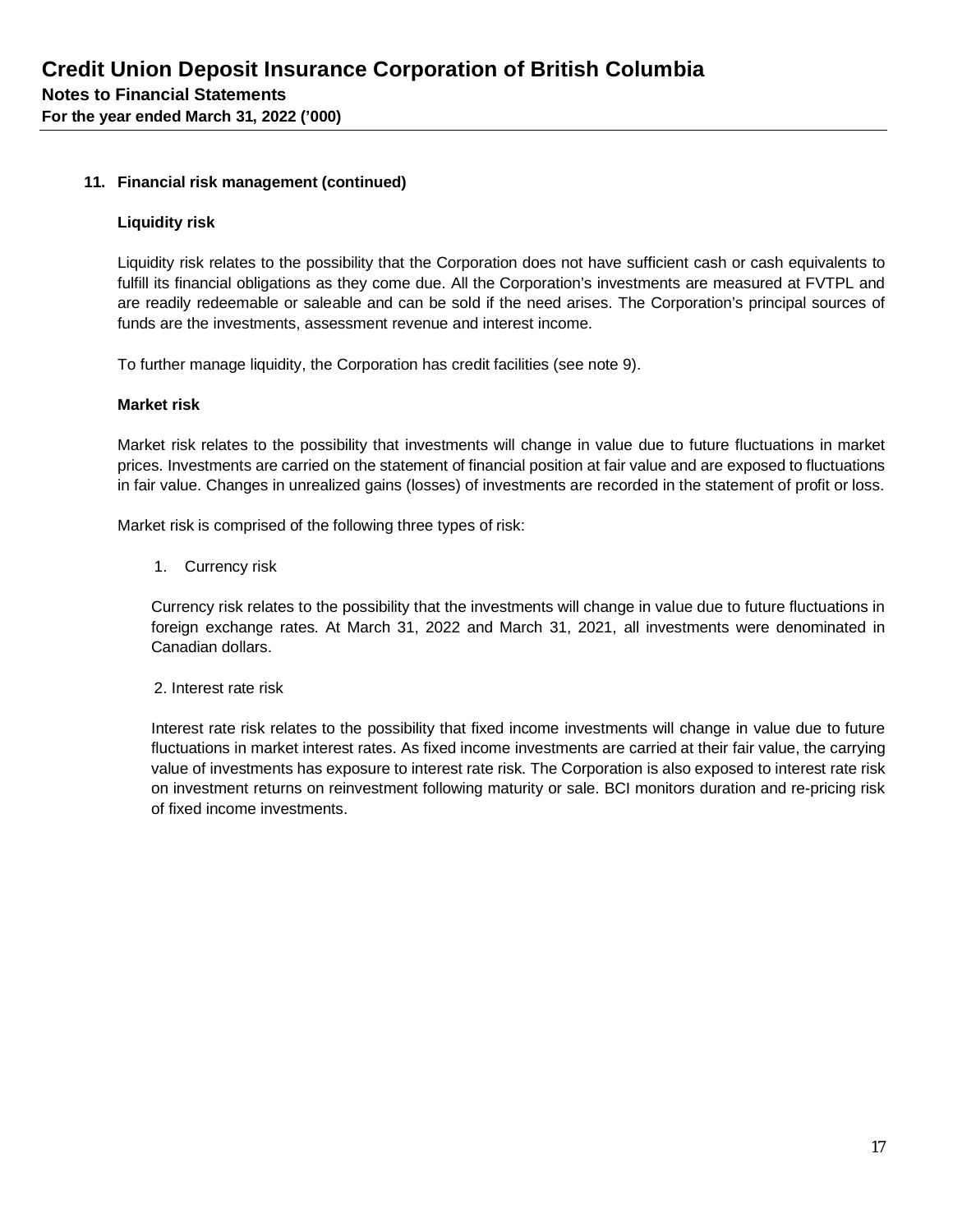## **11. Financial risk management (continued)**

The effective yield and duration of fixed income investments are described below:

|              |   |                             |    |                       |    |                   |    |                   |   | March 31,<br>2022 |
|--------------|---|-----------------------------|----|-----------------------|----|-------------------|----|-------------------|---|-------------------|
|              |   | Weighted<br>average<br>rate |    | Less than<br>one year |    | 1 to $3$<br>Years |    | $3$ to 5<br>Years |   | <b>Total</b>      |
| <b>Bonds</b> |   |                             |    |                       |    |                   |    |                   |   |                   |
| Canadian     |   | 2.36                        | S  | 50                    | \$ | 261,157           | \$ | 266,331           | S | 527,538           |
| Provincial   |   | 2.56                        |    | $\blacksquare$        |    | 135,399           |    | 97.157            |   | 232,556           |
|              | % | 2.29                        | \$ | 50                    | S  | 396,556           | S  | 363,488           |   | 760.094           |

Interest rate sensitivity is based on the modified duration measure of the portfolio as at fiscal year-end. As at March 31, 2022, a one percent increase or decrease in interest rate would result in a decrease or increase, respectively of \$20,640 or 2.57% in the fair value of total investments including money market investments of \$43,012.

|              |                             |                       |                   |     |                   | March 31,<br>2021 |
|--------------|-----------------------------|-----------------------|-------------------|-----|-------------------|-------------------|
|              | Weighted<br>average<br>rate | ess than.<br>one year | 1 to $3$<br>Years |     | $3$ to 5<br>Years | Total             |
| <b>Bonds</b> |                             |                       |                   |     |                   |                   |
| Canadian     | 0.53                        | \$<br>۰               | 296.107           | \$. | 274,988           | \$<br>571,095     |
| Provincial   | 0.79                        | ٠                     | 53,954            |     | 125,853           | 179,807           |
| %            | 0.57                        | \$<br>۰               | \$<br>350.061     | \$  | 400.841           | \$<br>750,902     |

As at March 31, 2021, a 1% increase or decrease in interest rate would result in a decrease or increase, respectively of \$21,149 or 2.69% in the fair value of total investments including money market investments of \$35,312.

#### 3. Other price risk

Other price risk relates to the possibility that the fair value or future cash flows from financial instruments will change due to market fluctuations (other than due to currency or interest rate movements). The Corporation's investments are not exposed to other price risk.